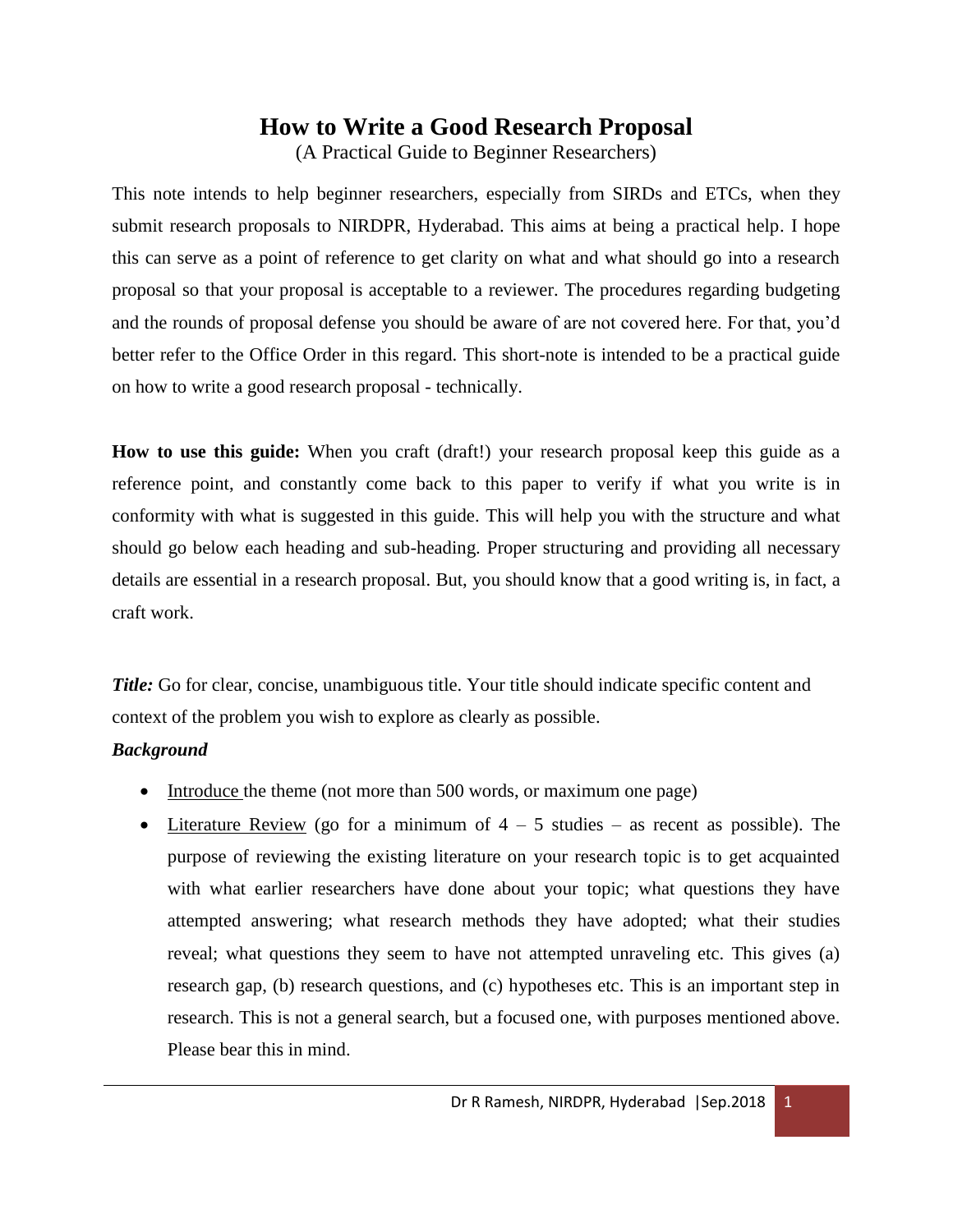Research Questions: What other researchers have not attempted answering, which your study shall unravel. This, in principle, should flow from the literature review. Research questions indicate the research gap, which your study shall close by adding new knowledge. List out 3 – 4 research questions you want to answer through your research.

#### *Need of the Study*

 Why answering these questions are important. In other words, what is the importance of this study? How this study shall add to the existing knowledge in the sector, or settle / clarify some of the unresolved issues bothering a given sector of development. Reviewer of your proposal must feel: *'Yes, research into this area is absolutely necessary'*.

#### **Objectives**

What you hope to achieve through this research. You can have one overarching objective, and 2 or 3 specific objectives. Objectives generally are 'to' statements: for example, to develop….to find out…to identify….to explore….to measure….to describe….to compare…to determine…. etc. Once you complete writing objectives of your study, please check (i) if it is in line with your research questions, and (ii) the title of your research.

### **Hypothesis**

A hypothesis is an assumption about relations between variables. It's a tentative explanation of the research problem or a guess about the research outcome. If your study would follow quantitative research methods or mixed methods research procedure, it is good to have a set of hypotheses. Hypotheses bring focus to a research problem, but are not essential for a study. Qualitative research studies need not have any hypotheses. Please bear in mind that there must be a basis to bring hypotheses into a study. Hypotheses cannot come floating in thin air. Hypotheses emerge during the course of your literature review, or from actual development practice. A hypothesis contains variables that are measurable, and specifies how they are related. A statement that lacks variables or that does not explain how the variables are related to each other is no hypothesis in scientific sense. It is good to go ahead with (a few focused) research questions only, if testing of hypotheses is going to be problematic.

Dr R Ramesh, NIRDPR, Hyderabad | Sep.2018 2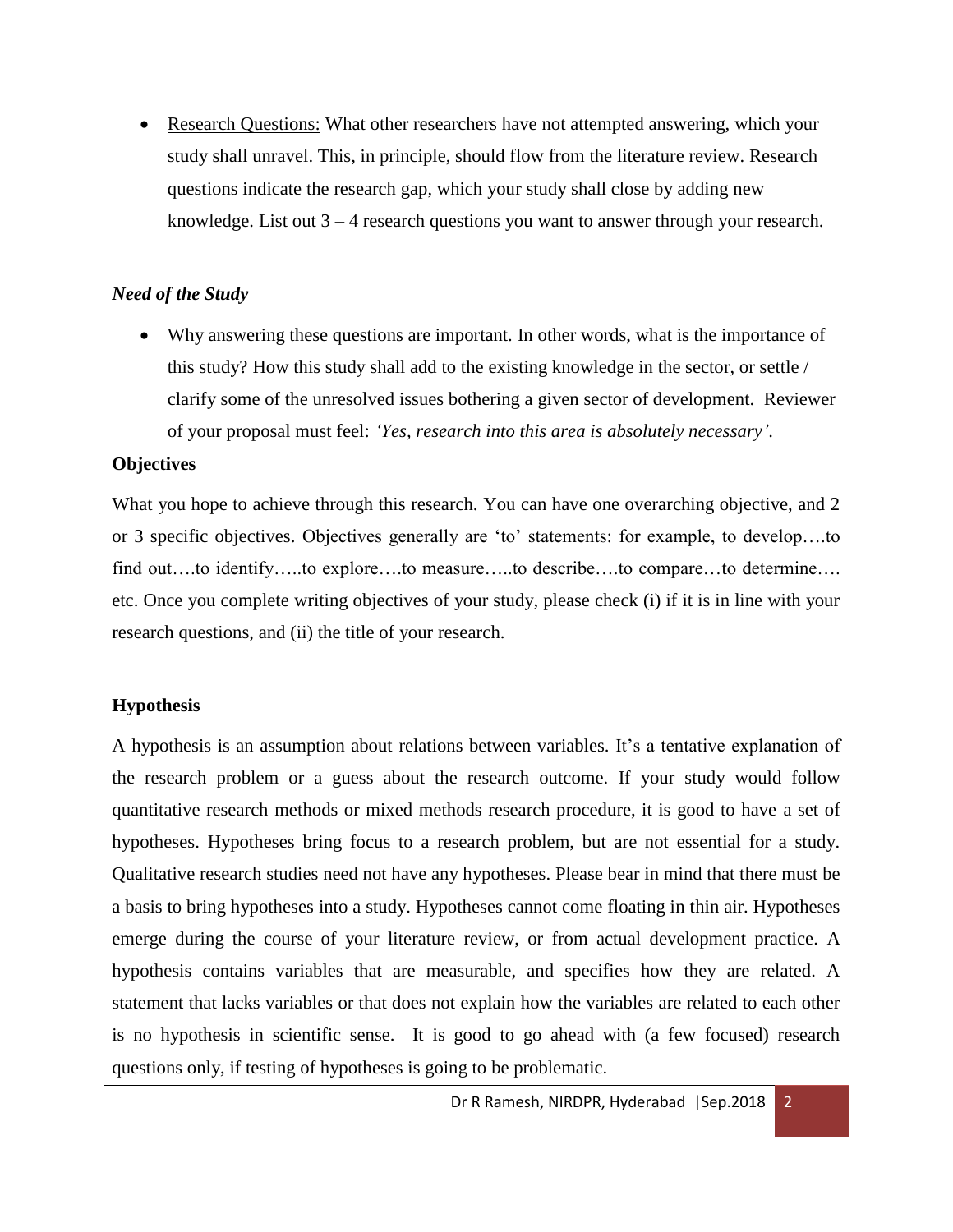### **Research Design**

This is basically a blueprint for your study. It explains (and justifies) **how** you shall find answers to your research questions. In other words, what is your research plan to move from questions to answers? What methodology, methods and tools you shall use to answer your research questions. This is required because the strength of *what* you find largely rests on *how* it was found. If your research procedure is wrong, your findings are not going to be valid. Your findings become questionable.

At this section, you specify (i) concepts and variables in the selected problem; (ii) Operationalising concepts which help in measuring variables; and the (iii) choice of method of data collection. Therefore, this step requires a lot of thinking as to what data you need; what are the sources of your data; how you shall collect the data; what tools you shall use for collecting data; what can be your sample size; what is going to be the proportion of quantitative and qualitative data etc. There is enormous variety of study designs and you need to be familiar with some of the most common ones both in quantitative and qualitative approaches. Please read 'Research Design' chapter online (You can get help from: methods.sagepub.com). This section in your research proposal should contain the following sub-headings.

- *Research Approach*: There are many approaches to studying a research problem. They include: exploratory, explanatory, diagnostic, random trial control etc. You need to recognize which approach would be most appropriate for the problem in hand. This is about *connecting research questions to data*. You must also decide if this is going to be quantitative or qualitative or mixed methods study.
- *Sources of Data:* Who are your respondents, and how will you find them personally or through e-mail / on-line survey? What sampling procedure you shall follow? What primary data are required? Explain the sample size, and how do you determine your sample size? What is your justification for determining this sample size? What secondary data are required? What are the sources of your secondary data?
- *Study Area:* How many states or districts / blocks / Gram Panchayats you plan to cover in your study? What is your justification for selecting these districts / Gram Panchayats? Justify how scientific / unbiased is your selection of the study area / sample units. Here you need to bear in mind if you would be able to cover all the samples within the duration you are given to complete this study.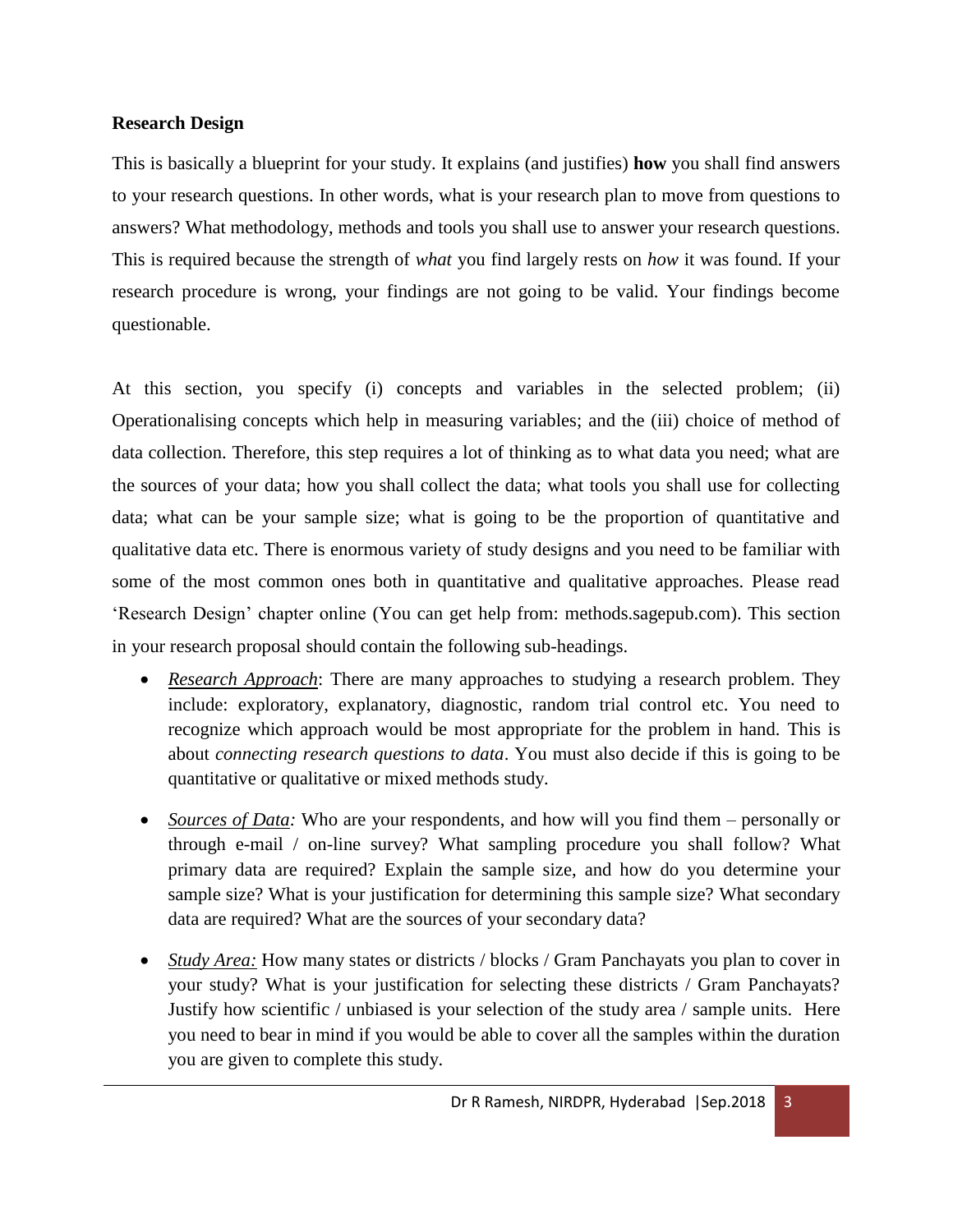- *Sampling Procedure:* This is a tricky area. Bear in mind that your sample selection should be representative of the population you wish to talk about in your study. This is about generalizability. A reviewer should get an impression that you have been unbiased. The easiest way to determine your sample size is to use one of the on-line sample size calculators. See for instance, [www.surveysystem.com](http://www.surveysystem.com/)
- *Methods & Tools for Data Collection:* Survey method, experimental method, field study method, case study method, document analysis method. What tool you shall use for data collection – Questionnaire? Interview Schedule? Observation-check list and so on.
- *Data Analysis procedure:* How do you plan to summarise and present your data whether you will be doing statistical analysis like in a quantitative study or thematic analysis like in a qualitative study? How do you plan to test your hypotheses, if you have stated some hypotheses?
- *Scope and Limitations of this study:* Scope or delimitation refers to the boundaries of your study. In other words, how your study was deliberately narrowed down by conscious exclusions and inclusions in order to (i) achieve focus, and (ii) avoid wavering. 'Limitations' is about the elements or certain components of the theme of your research you ought to have covered in your study, but did not do so. Without being apologetic or defensive you must state the limitations clearly. You can also put across how do you ensure credibility of the results despite limitations? This can also be stated.

### **Outcome Expected**

What do you expect to be the outcome of your study? You can come out with a research report; you can come out with a handbook or manual based on the insights you gained in the study; you can prepare a Standard Operating Procedure (SOP) for a Gram Panchayat to take up drinking water delivery system or waste management system, for instance. You can conduct a dissemination seminar inviting all the officials concerned in order to disseminate the results of your study. This will also serve as another way of validating the findings of your study.